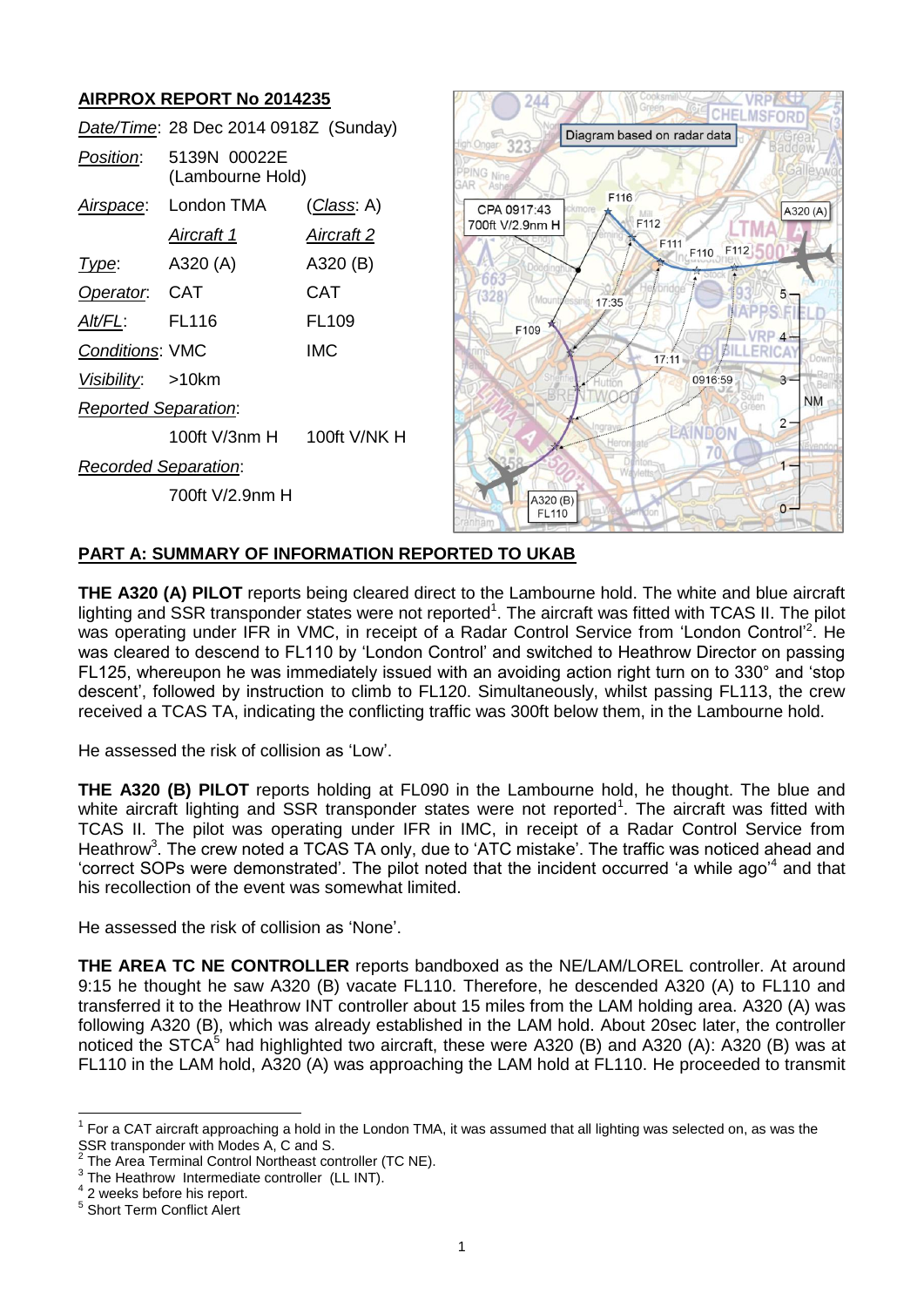to A320 (B), giving the pilot a turn to the right and climb to FL120. The pilot did not reply the LL INT controller rang to say that he had given avoiding action to A320 (A) and climbed the aircraft to FL120.

**THE HEATHROW INT CONTROLLER** reports vectoring aircraft off the stack when he noticed an inbound aircraft passing FL116 [A320(A)], a short distance east of LAM, whilst he had an aircraft established in the hold already at FL110 and just completing the outbound leg [A320(B)]. The pilot of the inbound aircraft called the controller giving a reasonably long first call, which prevented him taking immediate action. The controller then gave an immediate right turn heading 330° and an instruction to stop descent. He passed Traffic Information and gave avoiding action with a climb back to FL120. He could hear TCAS activating in the background. He then passed Traffic Information to the pilot of the aircraft established in the hold, who reported having the traffic on TCAS. Once the aircraft were separated laterally and vertically, the controller instructed the pilot of the inbound aircraft to return to LAM and take up the hold. He estimated that prescribed separation was lost with the aircraft at 2.8nm and 100ft separation at CPA.

## **Factual Background**

The weather at London/City was recorded as follows:

EGLC 280920Z AUTO 03007KT 360V060 9999 NCD 03/M02 Q1028= EGLC 280950Z AUTO 03007KT 350V070 9999 FEW045/// 04/M02 Q1029=

## **Analysis and Investigation**

## **CAA ATSI**

ATSI had access to reports from both pilots, the Heathrow Terminal Control (TC) Northeast (NE) and Heathrow Intermediate (LL INT) controllers, area radar recordings and RTF and transcripts of the TC NE and LL INT frequencies. Swanwick ATSU also provided a unit report.

Both pilots were inbound to London Heathrow operating under IFR in receipt of a Radar Control Service: the A320 (A) pilot from TC NE (which was combined with the LAM and LOREL functions), displaying SSR code 4750; and the A320 (B) pilot from TC LL INT North, displaying SSR code 3526. The A320 (A) pilot was positioning towards LAM. The A320 (B) pilot was established in the hold at LAM at FL110 and its SSR label was garbling with another aircraft in the hold below, at FL80. At 0914:20, the TC NE controller instructed A320 (A) pilot to descend to FL110. A320 (A) was instructed to contact LL INT. At 0916:39, A320 (A) pilot contacted LL INT, at which point, with the 2 aircraft 7.9nm apart, low level STCA was alerting (see Figure 1).

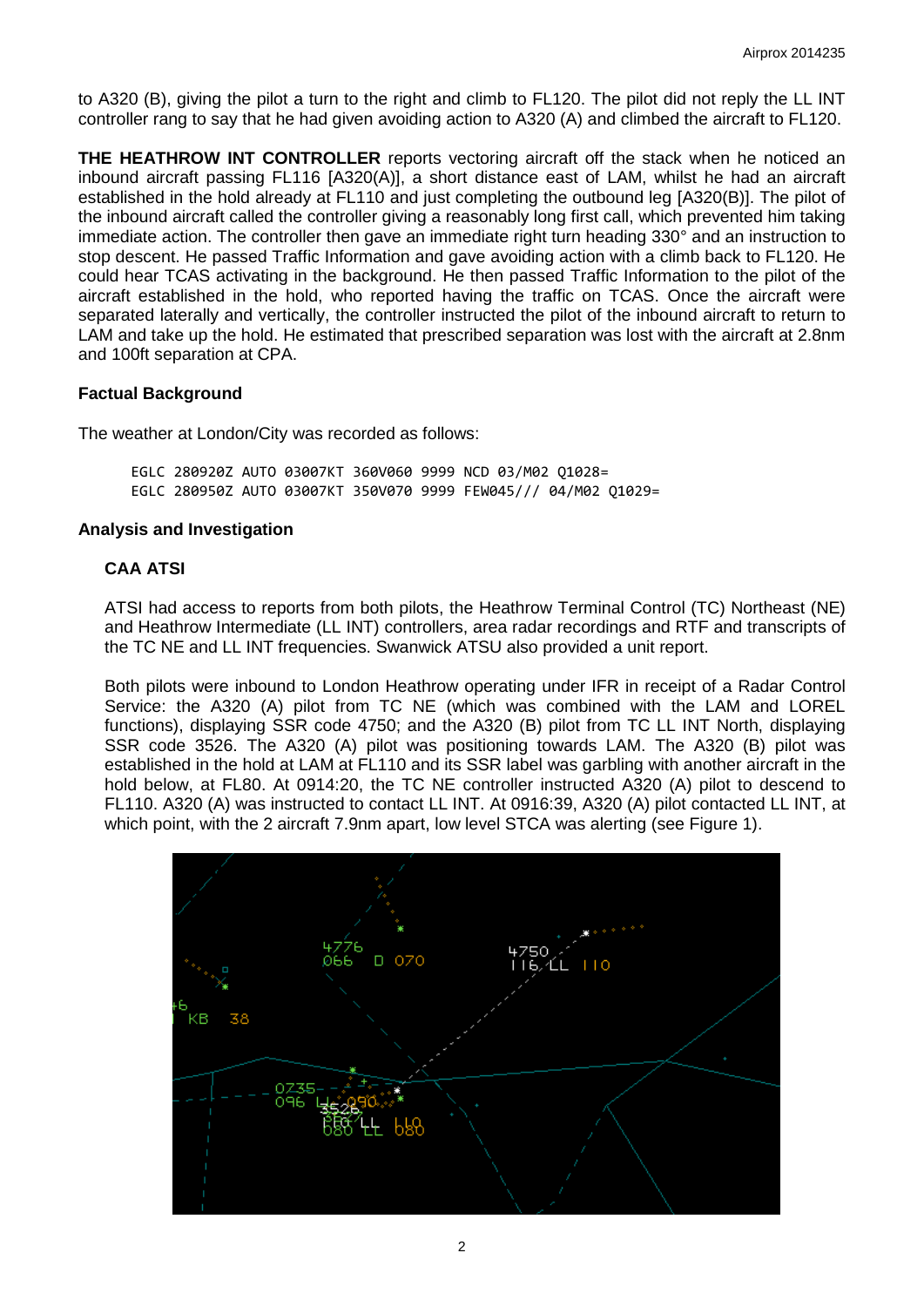#### Figure 1: 0916:39

The LL INT controller instructed A320 (A) pilot to turn right immediately heading 330° degrees and to stop descent. At 0917:00 (Figure 2), the A320 (A) pilot was instructed to climb to FL120 and given Traffic Information on traffic in their 10 o'clock same level at 3nm. The controller then reiterated the instruction as avoiding action. A320 (A) pilot read back the instruction to climb and informed the LL INT controller that "*we have the traffic"*.



Figure 2: 0917:00

The LL INT controller instructed A320(B) pilot to descend to FL100 and gave Traffic Information on the other A320 as in his 3 o'clock at a range of 2½nm, climbing to FL120. A320 (B) pilot stated that they had A320 (A) on TCAS. CPA occurred at 0917:44, when the two aircraft were 2.9nm/700ft apart; the aircraft subsequently diverged.



Figure 3: 0917:44

The report from the ATSU stated that the conflict between the two aircraft was highlighted in the vertical stack list prior to A320(A) being transferred to LL INT.

The TC NE controller mistakenly believed that A320 (B) had vacated FL110 and instructed the A320 (A) pilot to descend to FL110. The TC NE controller did not notice the confliction in the vertical stack list prior to transferring A320 (A) pilot to LL INT. The LL INT controller gave avoiding action to the A320 (A) pilot as soon as he called on frequency.